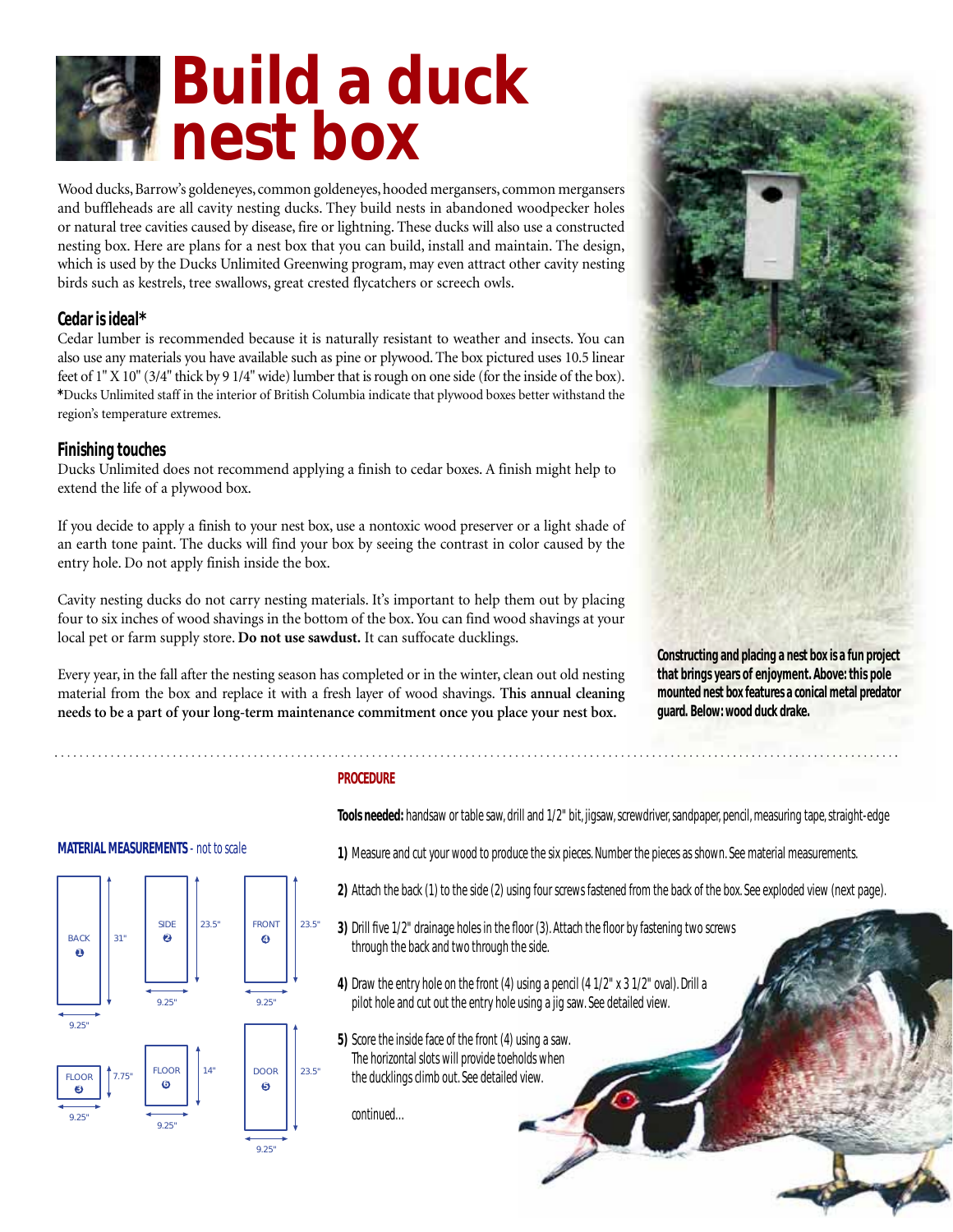# **Finding the right place**

Now that you've completed construction of your nest box, you need to consider where to install it. Be sure to place the box in a location that will be convenient for monitoring and annual maintenance.

# **Where to find tenants**

To increase the chances of your nest box being used by waterfowl, it should be located in an area attractive to cavity nesting ducks. You'll see these birds using wooded wetlands that contain water year round or, at least, throughout the summer. You'll also see them using trees along riverbanks and lake shorelines.

#### **Positioning your nest box**

Nest boxes can be mounted on tree trunks or on steel poles beside the water or above the water.

| Good placement a dead tree at the water's edge                   |
|------------------------------------------------------------------|
| Better placement a solid dead tree in the water                  |
| Best placement boxes on poles near standing, flooded, dead trees |

Live trees can be used for mounting boxes, but keep a close eye on your box. Growing trees may loosen mounts and make boxes less attractive to the birds.

#### **Tree Trunks**

Live and dead trees are suitable. If beavers are about, don't place nest boxes on poplar or white birch trees. Beavers eat these trees.

#### **Steel Poles**

Make sure the poles are fixed solidly in the soil, or marsh bottom, to ensure that the nest boxes are stable. Drill two holes in this pole to accommodate a predator guard (see below).

- **•** Boxes should be placed above typical high water levels and at a height that will allow you to access the box for monitoring and maintenance (about 4 to 6 feet above land or water). In terms of distance inland, try to keep your box close to the water.
- **•** Clear an unobstructed flight path to your nest box by removing branches that might be in the way.
- **•** The entrance hole to the box should face the water.
- **•** You can tip the box forward a little bit to help the ducklings reach the entrance.



#### **PROCEDURE (continued)**

- **6)** Attach the front (4) using six screws.
- **7)** Round the top, outside edge of the door (5). See exploded view. Fasten the door at the top with one screw from the front and one from the back.The two screws form the hinge and allow the door to open. Pin the door shut with a nail from the front.
- **8)** Attach the roof (6) using four screws from the top and three screws from the back (be careful not to screw into the door). The box is now ready to install. Don't forget to put a 4-6 inch layer of wood shavings in the box for nesting material.

#### **EXPLODED VIEW** *- not to scale*